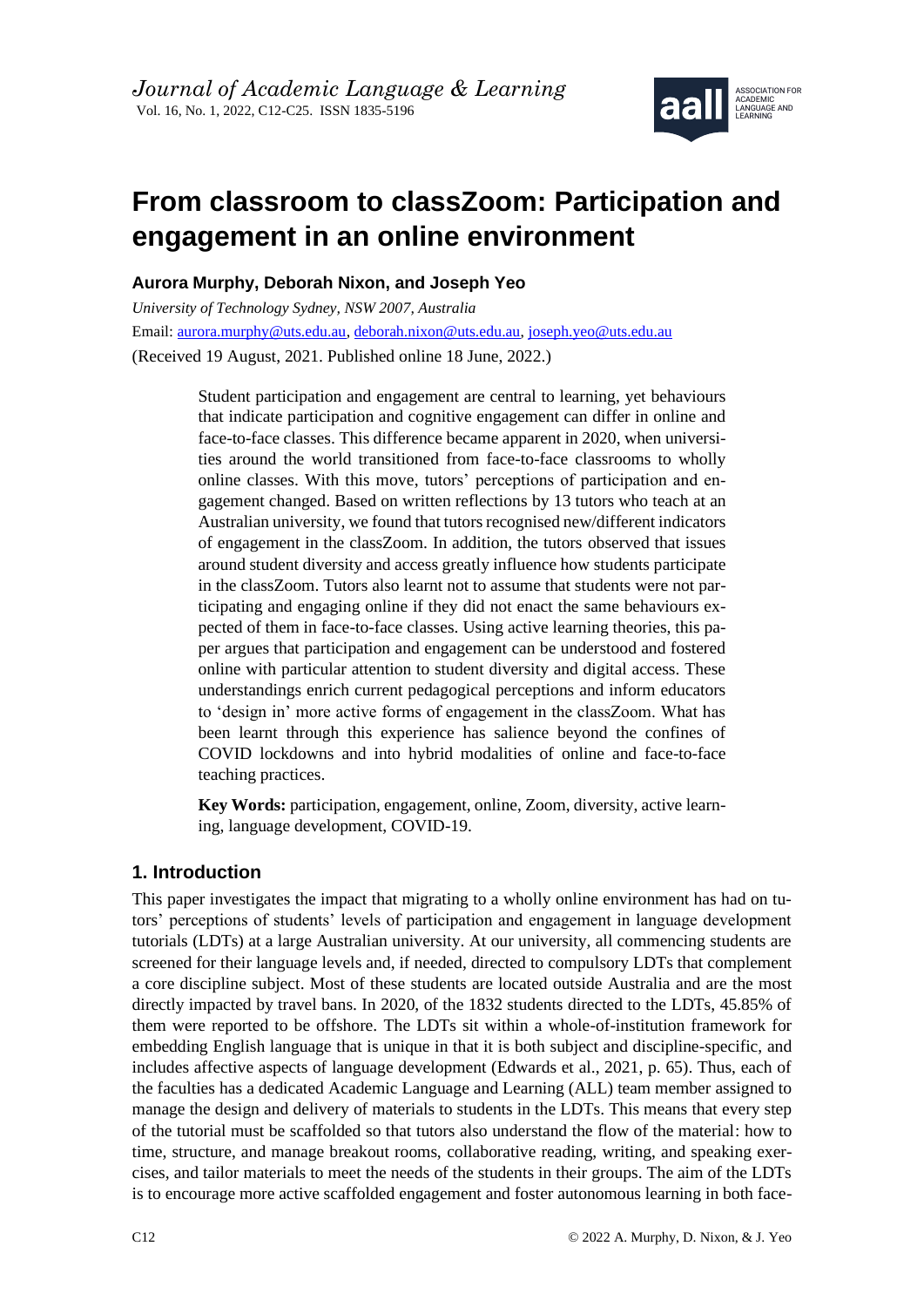to-face, and during COVID, online environments. The LDTs act as adjunct to the main subject tutorials so they must lockstep into the readings, writing demands, assessment task and general narrative development of the subject the LDTs support. This approach should facilitate the students' abilities to engage more confidently with their main subject content. However, according to a study on student engagement in online learning environments by Kahn et al. (2017, p. 212), 'the concerns and actions of the students were influenced by their structural settings'. Thus, a fully online environment can be expected to impact on students' reflexivity, agency, and engagement.

Our study is primarily focussed on how tutors perceive student participation and engagement online. Yet, from tutors' responses in a short questionnaire, it became apparent that the terms 'participation' and 'engagement' were being used interchangeably. This is echoed in educational literature from the late 1980s up to 2020 (Bergmark & Westman, 2018; Dyment et al., 2020; Finn, 1989; Hellmundt & Baker, 2017; Macfarlane & Tomlinson, 2017; Zyngier, 2008). For example, in a review of 45 articles on student engagement, 31 did not explicitly define the terms and many conflated them (Jimerson, Campos, & Greif 2003, as cited in Kahu, 2013, p. 762). The Australian Council for Educational Research (2010) name participation as part of engaging with class work and write that 'engagement is concerned with students' participation in activities and conditions that have been linked with high-quality learning' (p. 1). The *Student Success* journal featured a special issue in 2018 on student engagement, and writers in this issue often used the terms interchangeably (Kahu & Lodge, 2018; Nieuwoudt, 2018). When small distinctions are perceptible, the term 'participation' often refers to students' interaction with class activities (Kahu & Lodge, 2018; Nieuwoudt, 2018). Due to this slight emphasis of 'participation' as observable student activities, the more most recent pedagogical literature usually favours the term 'engagement'. The idea of 'engagement' encompasses the affective and relational aspects of learning as well as the behavioural. For example, the large-scale Quality Indicators for Learning and Teaching (QILT, 2020) survey, which gains responses from over 270,000 students from all 41 Australian universities each year, asks about students' feelings of engagement with their tertiary institution and does not mention 'participation'. They presume that 'engagement' refers to students' learning activities as well as their feelings of connection to their tertiary institution. Accordingly, our study uses both terms 'participation' and 'engagement' throughout to take account of this varied usage.

Student participation and engagement in the digital classZoom is highly influenced by the types of platforms, or modalities, used in class. We use the term 'modality' to refer to the larger online context for learning, and within that digital modality the various applications include Zoom (hence our term, the 'classZoom'), YouTube, Microsoft Teams, and Canvas as the Learning Management System (LMS) for hosting tutorials and materials. A hasty migration to wholly online, precipitated by the COVID-19 pandemic, had an immediate impact on approaches to teaching and learning practices. It also meant that tutors and students needed to adjust to the online environment and their expectations and perceptions of what engagement and participation now meant.

## **2. Literature review**

This paper explores the enablers of student participation and engagement online, with particular reference to how tutors can enhance these behaviours. We turn to pedagogical literature on remote, distance, and online teaching, particularly that which refers to working with culturally diverse students who have low levels of English language proficiency. Our research is guided by theories of active learning, including broad reviews of research (Bergmark & Westman, 2018; Bonwell & Eison, 1991; Prince, 2004). We use these principles and practices of active learning because they give precedence to our topic of interest: student participation and engagement. Theories of active learning have originated from face-to-face teaching and looking at these ideas within an online context offers insight into teaching environments of the future, which could be combinations of online, face-to-face, synchronous, and asynchronous modalities. Our literature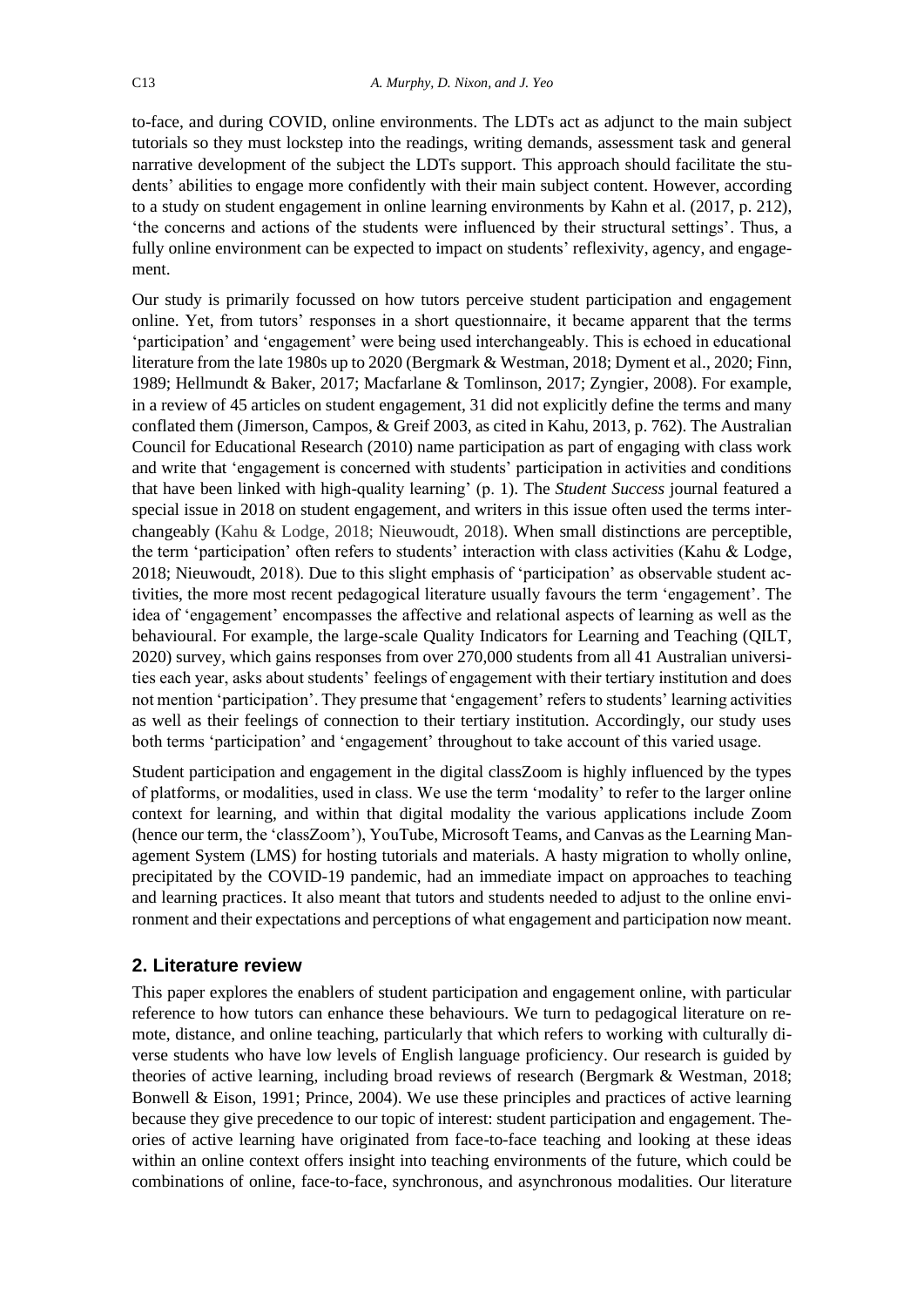review of active learning theories, coupled with those about online education, is enriched by our own experiences as content creators. We design the materials for the tutors who offer their reflections for this study, and tutor on this program ourselves. We situate ourselves as language educators who use active learning principles and practices in our own face-to-face classrooms and, like our tutors, have also struggled with the move to fully online classes. Our intent is to use reflections from the rapid introduction of the classZoom to inform our own work, the work of our tutors, and that of others who teach culturally and linguistically diverse students online.

## **2.1. Participation and engagement within an active learning context**

Over the past 30 years, active learning has become the leading approach to teaching and learning (Freeman et al., 2014; Hattie, 1999). The principles and practices of active learning place students' capacity to participate in their education and engage at the centre. Unlike earlier teaching and learning styles, which required more imperceptible forms of student interaction like listening and remembering, active learning requires students to undertake learning activities that can more readily be observed. In an active learning classroom, students do and teachers facilitate (Luse 2002, as cited in Zyngier, 2008, p. 1769). In their early review of the literature on active learning, Bonwell and Eison (1991) point out the vital role of participatory activities where active learning requires 'instructional activities involving students in doing things' (p. 5). This understanding that students 'do things' in order to learn is echoed in a later review by Prince (2004), who found a consensus view that active learning requires 'student activity and engagement in the learning process' (p. 223). Active learning requires students to move away from being passive absorbers of information and become active collaborators. In this approach, learning relies upon interactive levels of participation and engagement: learner-instructor interaction; learner-learner interaction, and learner-content interaction (Moore, 1989).

Yet, active learning theories have also been critiqued for having an over reliance on student participation and engagement. Claims that higher rates of participation and engagement lead to higher retention, marks, and interest in studies have been disproved and questioned by peer-reviewed studies (Zyngier, 2008). Some studies insist that student engagement does not necessarily lead to increased grades (Bangert-Drowns & Pyke 2001, as cited in Zyngier, 2008, p. 1770). Macfarlane and Tomlinson (2017) critique current theories of engagement as originating from a neo-liberalism lens that serves learning institutions who can more accurately surveil and govern teacher and student behaviour, rather than a genuine discussion on what encourages learning. They suggest that engagement can be understood in terms of 'performativity, marketing, infantilisation, surveillance, gamification and opposition' (Macfarlane & Tomlinson, 2017, p. 5). The demand for students to participate and engage in classroom activities has led to an increase in 'busy work', asserts Dyment et al. (2020). They write that students are required to complete an abundance of weekly quizzes, worksheets, and pre-work in order to perform their own learning. Students do not necessarily learn more from this type of participation and it is primarily intended to prove students' learning rather than enable it (Dyment et al., 2020).

While these criticisms of active learning have merit and are worth considering when designing and running classes online and face-to-face, we suggest that a diversity of activities that enable student engagement are beneficial to learning. Quizzes, worksheets, and pre-work, as well as breakout room discussions, online whiteboards and other digital activities can inspire participation and engagement from students and offer different ways of interacting with the material. These types of activities can also offer students feedback on their learning and suggest ways forward. Yet it is important to remember that these kinds of visible active learning activities are not the only ways to engage students in their learning. Moving to a wholly online space can offer an opportunity for educators to reflect on their use of traditional active learning strategies and explore other ways of enhancing student participation and engagement.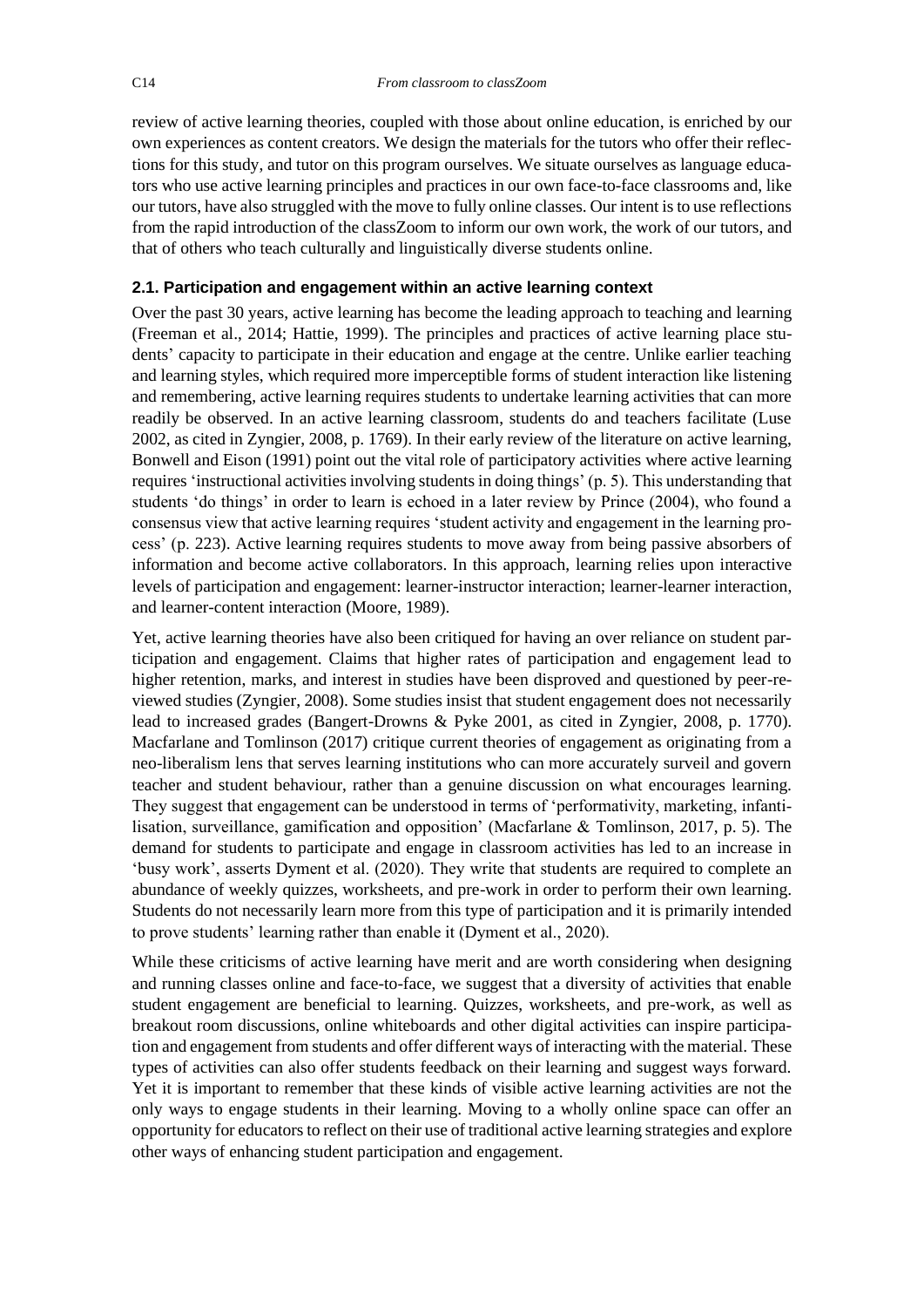When moving to online classes, the markers of student participation and engagement like learnerinstructor interaction, learner-learner interaction, and learner-content interaction mentioned above, are even harder to ascertain. Within an online context, when tutors speak of student participation, they are usually referring to observable behaviours on authorised university platforms. For example, a student who is said to participate is one who attends synchronous lectures, turns on their camera in class, asks questions, and contributes to online subject discussion boards. However, issues such as technology and socioeconomic status can adversely impact on students' ability to demonstrate their participation (Muir et al., 2019). Technological issues may prevent students from turning on their cameras or microphones, accessing learning platforms like Google and YouTube which are banned in their countries, or having access to an appropriate device and/or adequate bandwidth to participate and engage in prescribed online learning activities.

Kennedy (2020) proposes two distinct types of engagement in online learning environments: behavioural and cognitive. Behavioural engagement is reflected in one's visible or observable actions such as typing in a chat or opening a file. Cognitive engagement, on the other hand, entails the invisible aspects of learner-content interaction, when one is interacting and engaging with the learning content cognitively. The two types of engagement may or may not conflate or intersect – one who displays all the expected visible and observable behaviours in an online learning environment are not necessarily engaged cognitively with the learning materials or activities. When considering classZoom participation and engagement, tutors must not simply rely on the observable or visible indicators that they are familiar with in face-to-face settings. The diversity of our students and their home/learning environments calls for an acknowledgement of a broader spectrum of visible and invisible participation and engagement indicators which will be discussed below.

#### **2.2. Factors influencing students' participation and engagement online**

Likewise, participation and engagement are also influenced by students' language levels. Students who have low language proficiency participate and engage differently online than they do in faceto-face settings. Although technology can inhibit participation and engagement, it can also enhance it. When looking at the participation styles of 48 16-year-old female ESL learners in high school classrooms, Chew and Ng (2015) found that students with low language abilities were more confident and willing to participate in online discussions and classwork than in face-to-face classrooms. This was particularly true for shy students who are not confident in their language levels. One third of their participants said that they found online classrooms fun and interesting because they felt more relaxed in them and were familiar with using digital modes of communication. This study shows that the students in LDTs, who have language levels below that which is expected for their course, may be more able and willing to participate and engage in the classZoom than the classroom.

While Chew and Ng's (2015) study showed that students with low language abilities may feel more able and willing to visibly participate in online classes, this can shift when classes have students with both high and low language abilities. This has resonance with our students, who are enrolled in courses with students who have higher language levels than them, but also participate in our LDTs which are entirely designed for students with low language levels. It may be that while students actively participate and engage in classes with other students with low language abilities, like our LDTs, they may be too shy to do this with students with much higher language levels. Our experiences show that in face-to-face mixed-ability classes, students can experience discomfort when speaking with each other and their tutors. This discrepancy of language ability can particularly inhibit those students who are not confident in their capacity to match the ability and cultural norms of other students. As the fully online learning context is new for us, our tutors, and our students, it is worth exploring if students with low language abilities are inhibited in their online participation and what tutors can do to rectify this.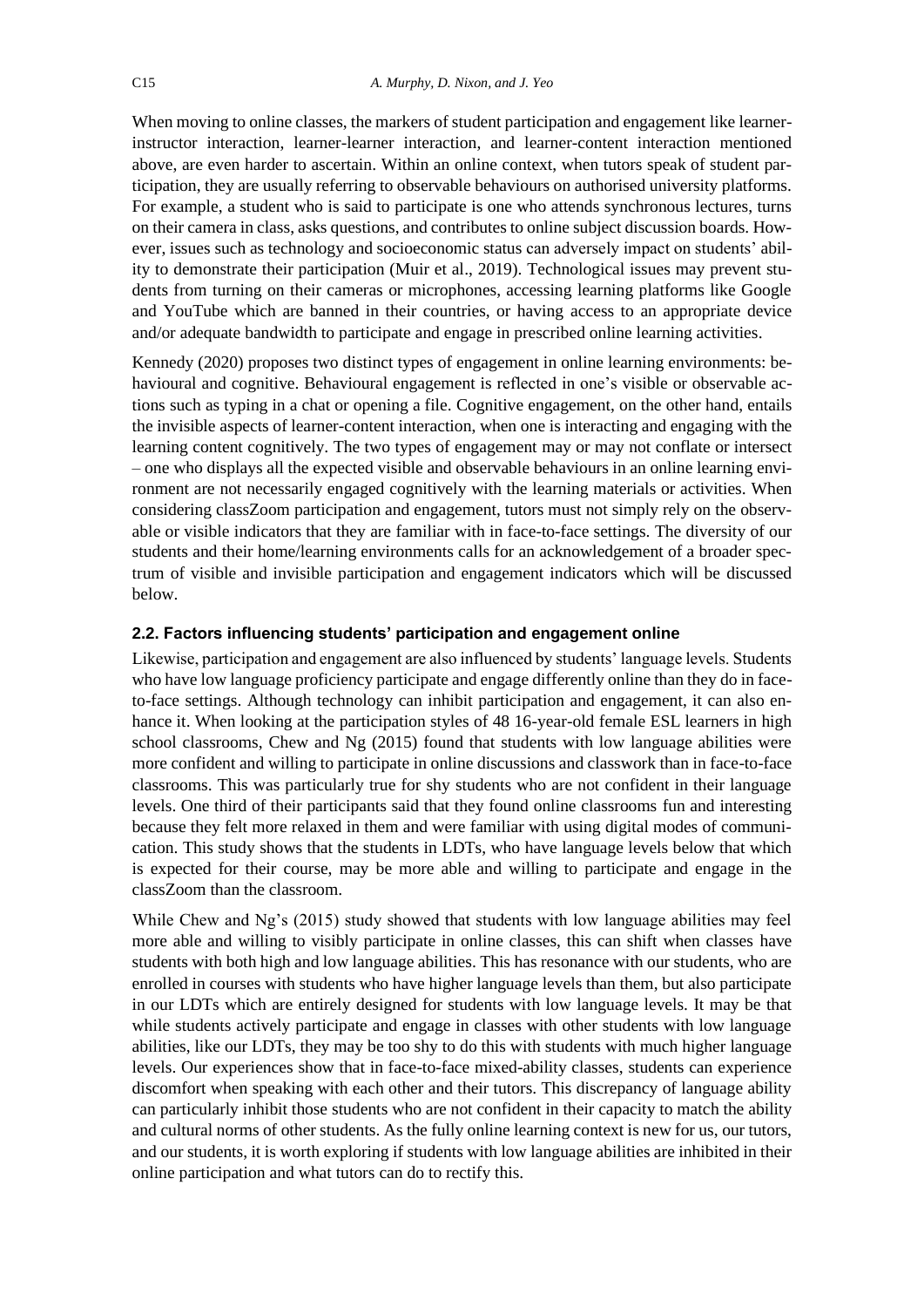Two researchers in online education, Phirangee and Malec (2017), found that students with low language abilities may be more sensitive to the relational aspects of teaching and learning than confident speakers. In their interviews with six graduate students from different universities across Canada, these authors found that students are reluctant to speak in class when they do not have strong relationships with other students and their tutor. As one 22-year-old full-time international student from China who is studying English for the first time expressed:

*Whenever I want to say something [in class] I really look stupid. It's true. Although we learn the same chapter and learn the same knowledge, it's different [for me]. And I find it really hard to join their small circle. They were all native speakers [of English] and I don't think they meant to exclude me but sometimes they are laughing and joking and talking so fast and I don't even know what they are saying and I don't know why they are laughing.* (Phirangee & Malec, 2017, p. 168)

This student explains that the relational aspects of learning are especially important for them and, presumably, others with low language abilities. Although issues of student participation and engagement are usually concerned with class work, rather than relationships, when working with students who have low language levels, it may be pertinent to consider how their social connections enable or destabilise learning. Other studies also reveal how the relational aspects of teaching and learning are vital and can have drastic effects on students' ability and willingness to participate in classes (Bhagat & Chang, 2018). It can be especially difficult to support the social contexts for learning in the classZoom as students are never physically in the same place and often do not turn on their cameras and microphones. However, as this initial research reveals, these relational aspects of teaching and learning are both more difficult and more important when students have varied language abilities and cultural backgrounds.

While the relational aspects of teaching, or social presence, can be particularly challenging in the online space, there may be some ways that tutors can enhance it. In their research with 441 students who studied online in India and Taiwan, Bhagat and Chang (2018) found that the factor which has the highest impact on student participation is the level of trust students have in their tutor. Recent conversations between universities in Australia echo this idea. A Higher Education Research and Development Society of Australasia (HERDSA, 2020) webinar, 'Making online learning connect with your students', was held four months into the first COVID-19 lockdown in which all classes in universities across Australia moved completely online, and students were invited to speak about online connection. One student reported that when she does not see her tutor on Zoom, she cannot connect with them or the subject. Another student commented that when tutors appear on camera, they are more able to relate their passion for the subject. This helps students engage with the subject. Yet, this engagement by students who do not have their own cameras on, is difficult to assess. Dr Peter Wagstaff from Monash University believes that the new 'skipping class' is joining the classZoom link, then turning off cameras and microphones (HERDSA, 2020). With this lack of social presence or visible engagement, participation is hard to gauge in the classZoom. Our research into tutor's perceptions of student participation and engagement sits inside this context, and charts some of the challenges and insights of shifting to the classZoom and how tutors can support student' active engagement in their learning in this vastly different environment.

## **3. Research objectives and methods**

Our current study examines LDT tutors' perspectives and perceptions on what constitutes student participation and engagement in their classZoom. This is significant because classroom-based tutors suddenly went from a familiar classroom modality into the unfamiliar territory of the classZoom when campuses across the country were shut at the outbreak of the global pandemic. Consequently, it is of interest to investigate if and how the tutors' perspective and perception on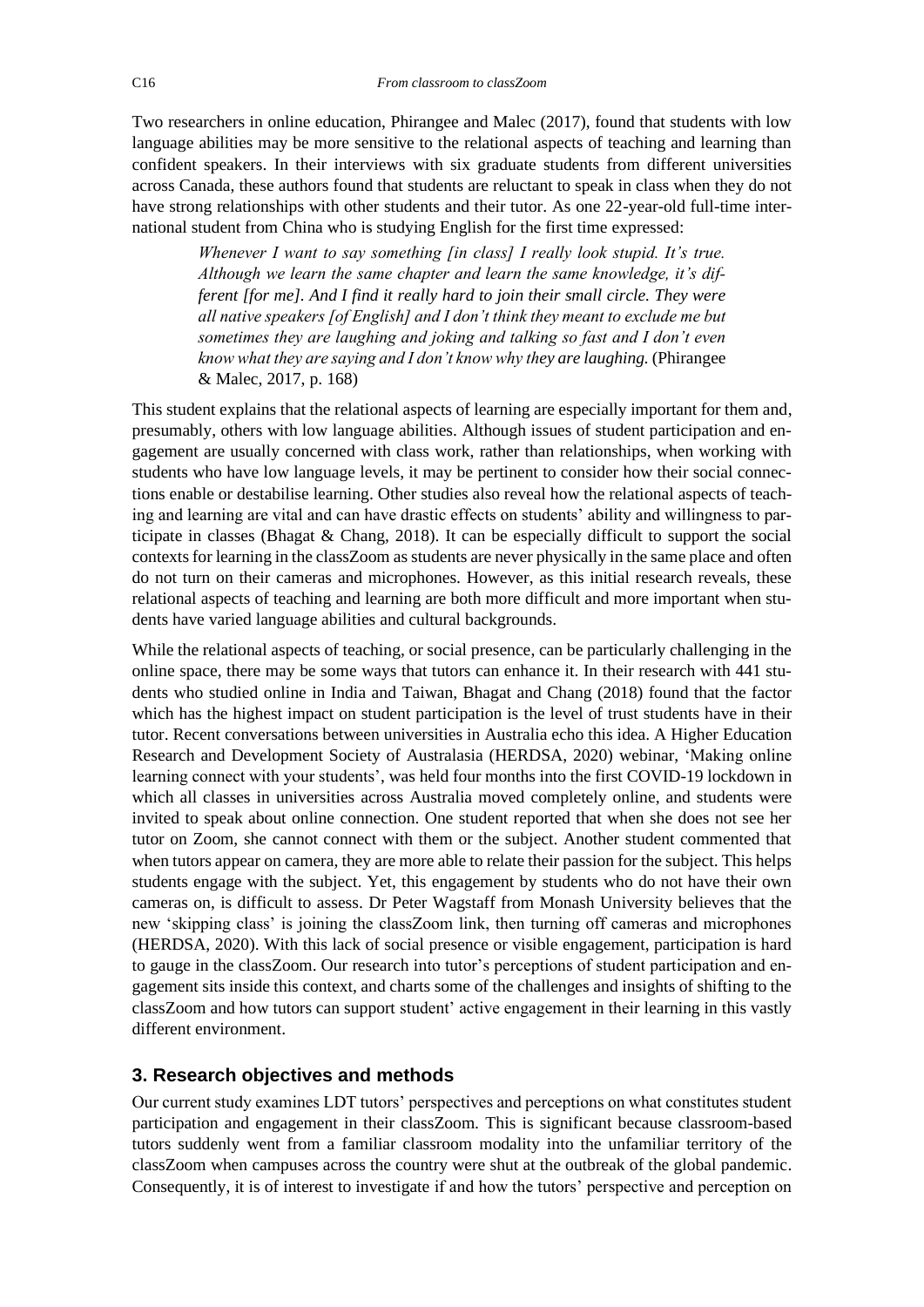student participation and engagement shifted from classroom to classZoom. Although we did not directly ask tutors what they did to enable greater participation and engagement online, their responses suggested many different activities and approaches. We have included some of these ideas in this paper due to their potential to inspire others and enrich the online teaching experience.

To understand teaching perspectives and perceptions of online participation and engagement qualitatively, in Spring 2020, we asked LDT tutors to reflect upon their experiences through three open-ended questions in an online questionnaire using Microsoft Forms. These questions were:

In your experience of teaching fully online in Spring 2020, reflect on the following questions:

- 1. What were your expectations for classroom participation in the LDTs?
- 2. What indicates that students are engaged in online learning?
- 3. What indicates that students are disengaged in online learning?

Responding to an online questionnaire individually allowed tutors the space and time to reflect on their classZoom experience before providing considered, reflexive responses. Once completed, these qualitative responses could be readily accessed for thematic analysis. Conducting interviews was decided against because doing so with potentially 19 tutors, individually or in groups, would be logistically and financially challenging since facilitators would have to be employed and the interview recordings transcribed. In addition, in a group interview context, tutors might not be willing to speak freely, and we wanted to mitigate the risk of any views being coloured by others.

#### **3.1. Participants**

With ethics approval obtained from the Human Research Ethics Committee of our university, all 19 LDT tutors who taught in the second teaching session/semester of 2020 were invited to participate in the current study. They were responsible for teaching 52 discipline-and-subject-specific LDTs in 20 subjects across 7 faculties: Arts and Social Sciences; Business; Design, Architecture and Building; Engineering and Information Technology; Health; Law; and Science. Five of these tutors taught across 2 (or more) faculties. These LDT tutors had had the experience of teaching the LDTs face-to-face pre-COVID-19, and rapidly moving to online teaching at the start of the first teaching session/semester of 2020, which continued into the second teaching session/semester. Of the 19 tutors, 13 of them agreed to participate in the study by completing the online questionnaire.

#### **3.2. Procedure**

The link to the online questionnaire was enclosed in an email to the 19 tutors and they were given two weeks to respond to the questions. The three open-ended questions were designed to elicit tutors' reflection on their expectations and indicators of student participation and engagement online. We elicited their expectations and understandings of student participation and engagement with reference to how they understand and foster it in an online learning environment. After the given deadline, the questionnaire responses were downloaded from Microsoft Forms. Of the 19 tutors, 13 of them completed the questionnaire and responded qualitatively to the three openended questions.

#### **3.3. Data analysis**

We analysed this qualitative data thematically in order to draw out shared perspectives from the tutors. Our research question, 'how do tutors perceive student participation and engagement in the classZoom?', guided our analysis. This paper is a 'theoretical' thematic analysis designed to gather insight into our specific research question rather than incidental and contingent tutor perspectives (Braun  $&$  Clarke, 2006). The data was analysed by first coding the data separately, using a descriptive approach to uncover rich detail of tutor responses across the entire data set. Our coded responses primarily looked for repetition and prevalence while still attempting to notice any unexpected insights from the 13 tutors. These coded responses were recorded in three separate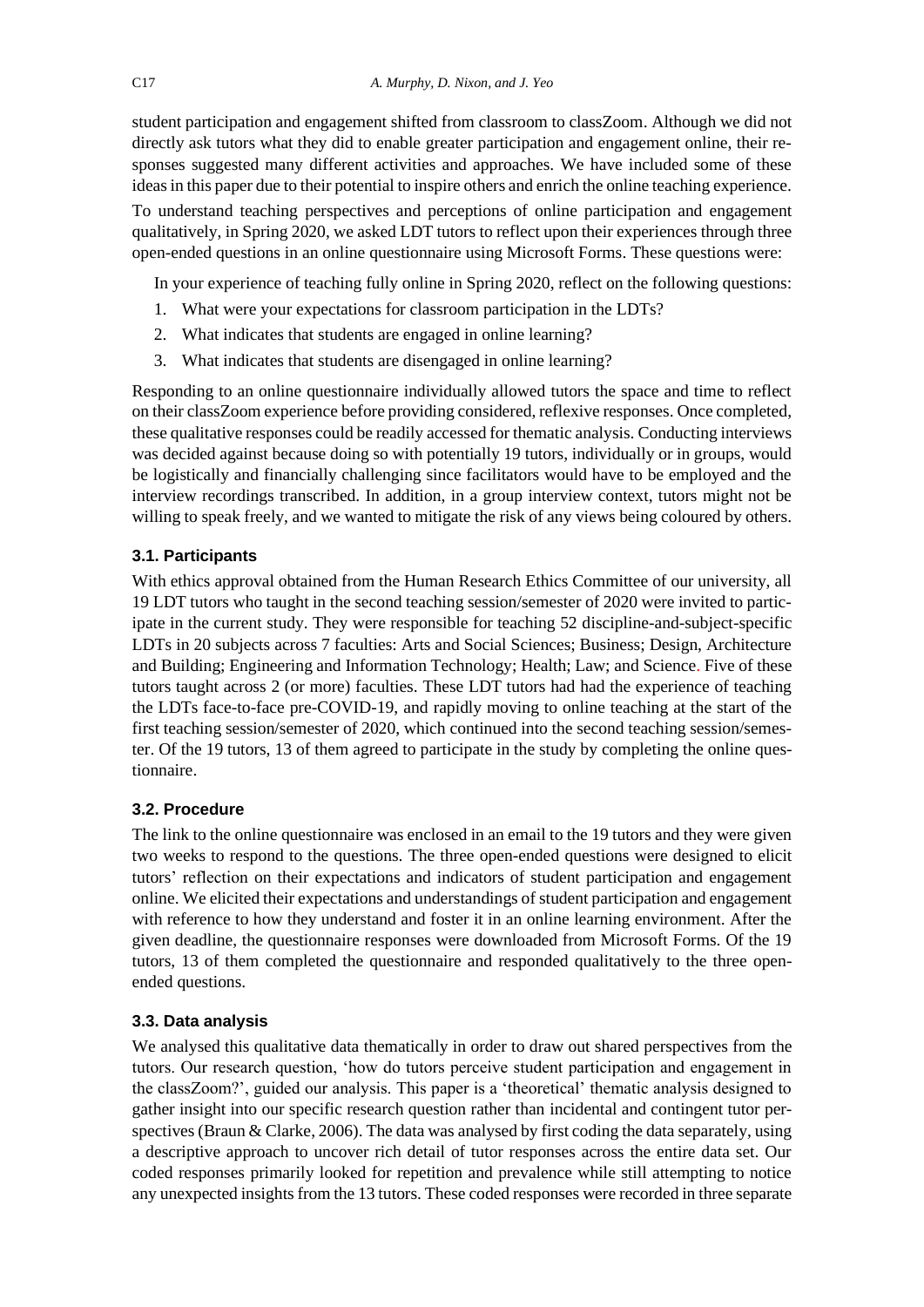matrices, with codes such as 'cameras on' and 'breakout rooms' which were supported by quotes from the 13 tutors. We then came together to read and reconsider our three sets of codes, applying an eclectic model to find out what new codes could be drawn together into overarching themes (Saldana, 2013). Themes were decided based on patterns revealed by tutor responses. These were the most prevalent remarks, such as those which uncovered how students participated differently online than in face-to-face classes. However, some themes were more emergent, and although not repeated by most tutors, showed exceptional insight. One example of this insight is specific tutor strategies for encouraging student engagement in end-of-class reviews and trialing different digital tools in the classZoom. The data, firstly divided into individual codes, and then common themes across the three separate analyses, provides the basis for our enquiry into student participation and engagement as seen by tutors who prior to 2020 mostly taught in face-to-face environments.

# **4. Findings**

The tutors' responses to the three open-ended questions revealed how they perceived student participation and engagement in an online learning environment, and consequently what they looked for in their classZoom to determine if their students had participated and were engaged. As there was a lot of crossovers in tutors' responses to our three questions, we have broken this section into the two primary ways that tutors perceived students' participation and engagement in the classZoom: visible and invisible. Tutors' expectations of participation and engagement (question 1) and that which they believe indicates participation and engagement (question 2 and 3) have many similarities, and most of these similarities come from their experiences of teaching face-toface. For this reason, it is pertinent to look at tutor responses through the lenses of visible and invisible engagement, as these more deftly show how face-to-face teaching was transferred to online classes. Each of these themes are discussed below and illustrated with de-identified quotes from the tutors where relevant and appropriate.

#### **4.1. Visible engagement**

'Visible engagement' refers to the way students' behaviour in class explicitly shows their interactions with members in the class, and class activities (Muir et al., 2019). With the prevalence of, and preference for, face-to-face teaching at our institution, it is of no surprise that tutors transferred their previous understandings and expectations on participation and engagement to the classZoom. These expectations originating from face-to-face teaching primarily anticipate visible engagement. This is because in a classroom, students need to be physically present and are more able to engage in designated class activities. Visible engagement is usually shown through student behaviours such as being present, asking and answering questions, speaking during group discussions, and handing in class work on time. When asked, our tutors responded that they also anticipate these kinds of visible indicators of engagement. Unanimously, the tutors primarily expect a physical presence in the classZoom and they reported that they expected students to "*be on time*" (Tutor 9) and have "*cameras on*" (Tutors 3, 7 and 12) as proof of attendance and participation. This is followed by behavioural manifestations of engagement like being "*active in chat*" (Tutor 12), "*interacting with others*" (Tutor 7), "*contributing to class discussions*" (Tutor 12), "*ask[ing] questions*" (Tutor 2) and "*nodding*" (Tutor 7) as signs and indicators of students' engagement with their classZoom. As summarised by Tutor 10,

*My expectations were: … come on time, tell me if you can't, talk to group members if you're working in a breakout room, answer questions when I ask you, type answers in the chat if that's the activity, complete the production task in each tutorial.* 

Most tutors anticipate visible indicators of engagement that are behavioural and measurable, as illustrated by the following quotes: "*students ask questions, respond to questions, complete set tasks*" (Tutor 3), "*work together in groups on a shared document*" (Tutor 6), "*completing before*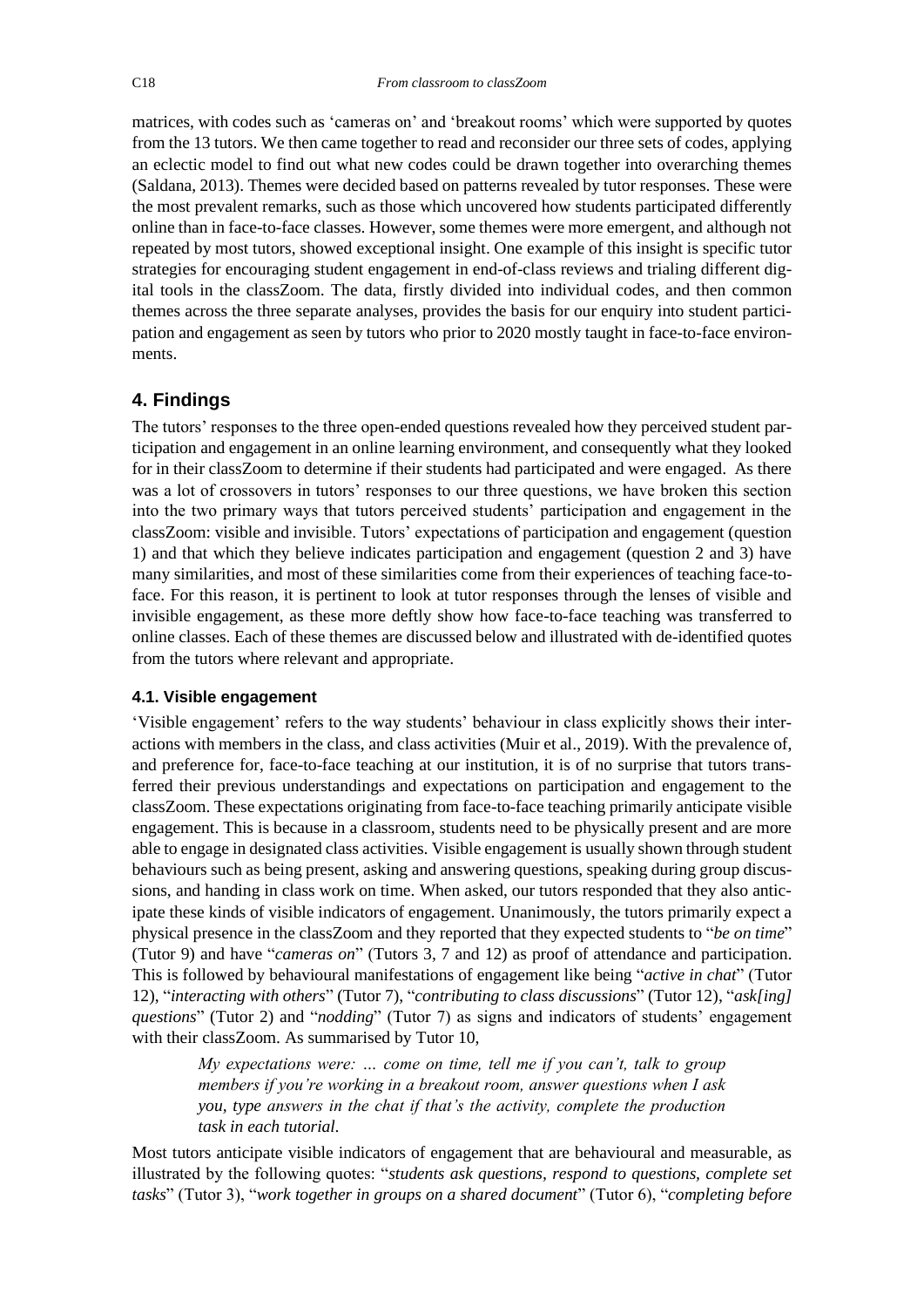*class activities, and being able to contribute to the review of these*" (Tutor 2). Tutors anticipated that, like face-to-face classes, students would have a visible presence so they could socially interact with peers and the tutor. This social interaction is enabled by visible presence and becomes more difficult without use of cameras and microphones.

## **4.2. Invisible engagement**

While tutors anticipated visible engagement in the classZoom, they also realised that students may be engaging with class content in a less visible manner, cognitively and/or in the background. Tutors realised that in a classZoom, physical presence and visible engagement may or may not be true indicators of students' interaction with class materials or their learning. When a student does not have their camera on, or does not speak up during a discussion, thereby not displaying visible indicators of engagement, it does not necessarily imply that they are disengaged. We need to take into account and accept the less visible forms of engagement in the classZoom. As Tutor 13 notes: "*Sometimes students may not be participating because they're processing what's being presented*."

Issues around digital access, living environments and comfort in speaking on video were seen as influencing how students chose to engage. Tutor 7 wrote that, "*no camera is NOT a sign of disengagement*". This tutor realised that students may have their cameras off for many reasons and may be carefully taking note of what is happening on the screen. Several tutors recognised the challenge in knowing or being able to tell if students were engaged in their classZoom. For instance, Tutor 1 said,

*… the thing I found most challenging about online teaching was the inability to monitor what the students were doing and feeling (e.g., not being able to read students faces for signs of confusion, comprehension, etc. and [not] being able to see them 'do' their work).* 

Consequently, over time the tutors were less reliant on the behavioural manifestations as signs and indicators of engagement. As described by Tutor 12, *"… most did not have cameras on, did not use chat … but the poll activities did reveal they were listening"*. This acknowledgement of students' invisible engagement is summed up in the following quote:

*Usually we use indicators such as turning the video on, joining discussions and handing in homework as measures of engagement but it's possible that students are engaged (and learning) and not doing these things. There is evidence of this in the presentations at the end of the semester where students demonstrate they have been actively involved in the learning journey each week.* (Tutor 13)

This tutor points to an important issue for educators in the transition to more online forms of study. This quote shows that when tutors 'design in' different ways of engaging online, both visible and invisible, then they are more accurately able to gauge students' levels of engagement. In the classZoom, there may be less visible engagement and more invisible ways of engaging with learning and tutors will need to employ different digital modes to enable it.

# **5. Discussion**

The tutor reflections suggest that student participation and engagement look different online than face-to-face. Tutors in our study reported that they expected student participation and engagement to vary when shifting to the online teaching and learning modality. To be perceived as an active participant in a face-to-face classroom, students must attend the class, interact with other students, and participate in prescribed teaching and learning activities (Prince, 2004). Yet, when tutors anticipate this sort of direct participation and engagement in the classZoom, they may not recognise the multiple ways that students are participating and engaging. To replicate the classroom, tutors wrote about their struggle with students (not) using cameras and microphones in class. While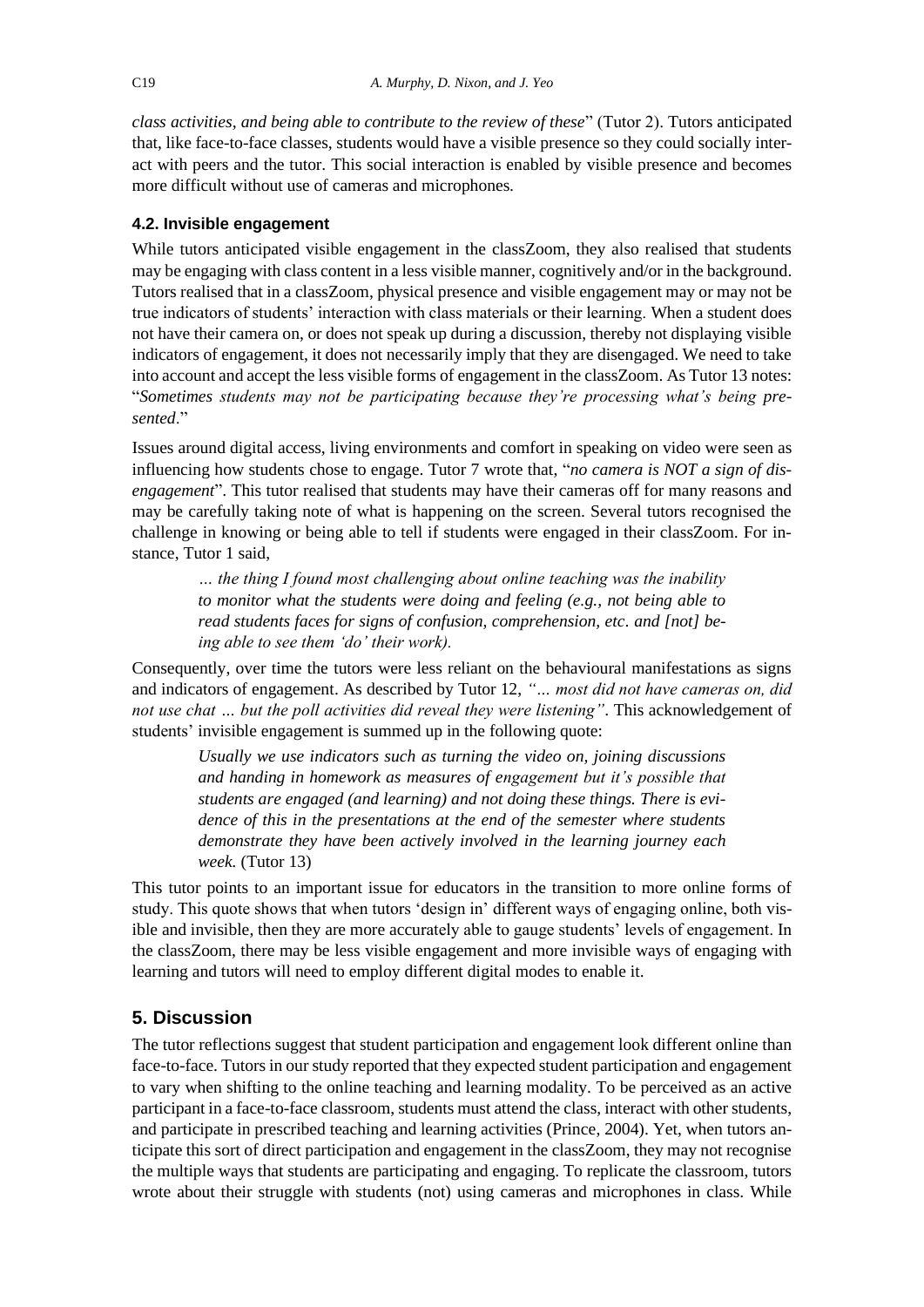using cameras in class can reassure tutors that students are directly engaging with class content, it can also exacerbate unhealthy Zoom fatigue. Zoom fatigue is tiredness incurred by, 'excessive amounts of close-up eye-gaze, cognitive load, increased self-evaluation from staring at video of oneself, and constraints on physical mobility' (Bailenson, 2021, p. 1). This phenomenon is exacerbated for our students by the required number of classZooms and other online interactions for long hours over consecutive days. In addition, some of our offshore and local students are genuinely unable to turn their cameras on due to their technical problems like not having the right device or good internet connection, and/or economic issues such as timetable clashed with going to work (Tutors 3, 4, 8 and 12). Consequently, tutors need to exercise flexibility and be open to accept various forms of indirect engagement, like cameras on/off, mics on/off, audio and or textual interaction while using Zoom or Teams chat functions, online whiteboards, and other online applications.

Tutors also need to be explicit and clear from the outset about their expectations regarding acceptable forms of participation and engagement. Tutors in our study stressed that the classZoom necessitates a recognition that less visible forms of engagement compared to the classroom may be just as legitimate. In recognising this, our tutors were able to use digital tools to draw out ways of participating and engaging that were new to them and to students (some examples of these approaches are given in each of the sub-sections below). As articulated by Kennedy (2020), the focus on an interactive perspective in designing online learning does not always correlate to greater engagement, or at least immediately recognisable forms of engagement. Whether teaching fully or partly online, tutors should remember that student participation and engagement are different in the classZoom and classroom and there cannot be a simple replication of one to the other. In the sub-sections below, we look at what our tutors and the scholarly literature reveal about speaking skills, reading and writing skills, an enhanced capacity for feedback, and an enhanced need for social presence online.

#### **5.1. Speaking skills**

As a matter of concern, tutors in our study believed that using Zoom did not support students to participate and engage in practising their speaking skills. Other research conducted during COVID-19 lockdowns have also noted the difficulty in supporting students to practise speaking skills in online classes (Dyment et al., 2020). Students who have English as an additional language particularly struggle with speaking in online classes (Phirangee & Malec, 2017). As our LDTs are designed to develop students' skills and confidence in all four language macro skills (reading, writing, listening and speaking), this is a significant loss. In order to practise speaking skills in the classZoom, students need to be prepared to turn on their cameras and microphones. Tutors noticed that some dialled into the classZoom from home or study environments, others came to the classZoom from the train, work, or other noisy environments. To practise speaking, students need to take advantage of breakout room activities which require them to speak and conduct work in small groups. Yet, several of our tutors reported that continuing to request students turn on cameras and microphones to speak '*was not a great use of time*' (Tutor 1). This tutor realised that the absence of student cameras and microphones did not signify a lack of engagement, and that online and face-to-face participation and engagement look different. However, they did point out, as did all 13 tutors in our study, that students did not have many opportunities to practise English speaking skills in the classZoom.

Although most tutors found it difficult to successfully enable visible engagement with speaking skills in the classZoom, they did notice some strategies that could support students' engagement. Tutors need to 'design in' strategies which enable students to practise and showcase their speaking skills in online contexts, as they cannot simply replicate face-to-face approaches. Other studies of language learners also report the challenge and inefficacy of trying to use speaking activities that mimic face-to-face learning (Fitriani, Bandung & Kadri, 2020; Stickler & Shi, 2013). One useful strategy to support participation in speaking activities in online classes is to allow students time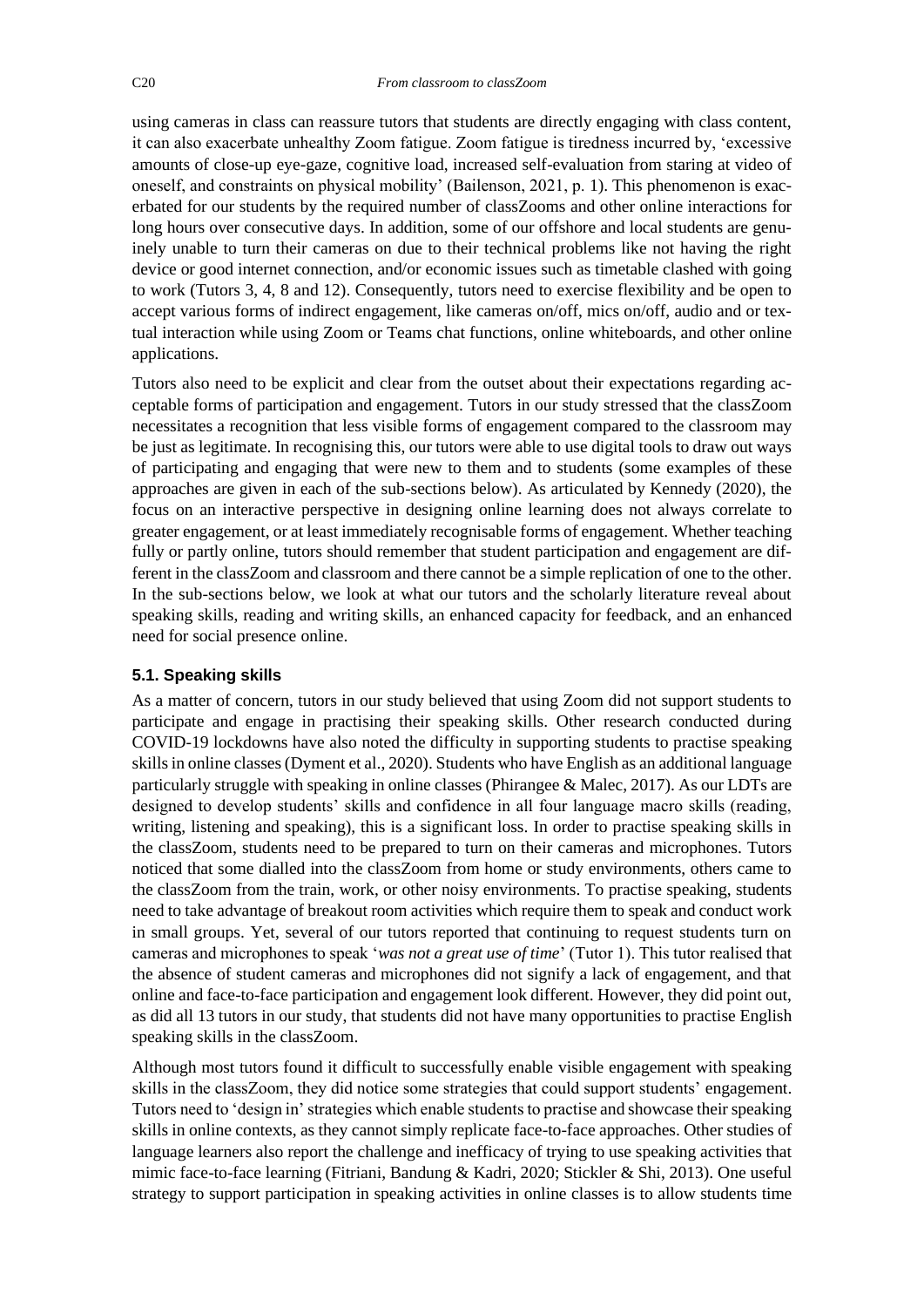to rehearse and prerecord their speech outside the classZoom, and then practise in a small group of students with similar language abilities, before speaking to the whole class. This helps students gain confidence and feedback before being vulnerable in front of large classes. Another strategy which was used by our tutors aims to foster spontaneous speaking. One tutor invited students to work in the same small group each week across the semester. By inviting students to keep working with the same group each week, unconfident speakers began to relax. Tutors in our study also noticed that many students did not complete activities that were not compulsory, so we suggest that any activity that requires students to practise speaking skills could be compulsory.

One researcher on this paper has developed a comprehensive speaking activity for use in LDTs. Students are required to prerecord their speech on a phone and then play it in class. This activity does not require students to be in a quiet environment or have stable internet during the classZoom. Students can avoid showing their own faces on camera if they are shy and instead audio record onto their phones. More varied and creative methods of engaging students with speaking skills may be an apt approach in classZooms with students who have low language abilities and come to class from offshore and diverse home environments. This digital approach to fostering speaking skills could also be replicated in face-to-face and hybrid classes which usually have live student presentations. Face-to-face classes could request that students upload digital presentations as drafts for peer review or formative assessment, which are given feedback on, and then improved and repeated in class.

## **5.2. Reading and writing skills**

In contrast to speaking skills, the capacity to visibly engage with the macro skills of writing and reading may have been enhanced online. To compensate for a lack of speaking in the classZoom, our tutors commented that students readily used the chat function. During class, students also wrote in online shared documents, and after class students responded to tutor emails. Like other teachers around the world, our tutors used the affordances of digital modes to enable greater participation and engagement in reading and writing activities (Dyment et al., 2020; Grimmer et al., 2021). Our tutors used synchronous in-class activities and asynchronous pre- and post-work, including Zoom or Teams chat boxes, Teams posts, small group work in breakout rooms, written reflections on class work and individual learning goals, shared files, individual writing, homework on assessments, and one-on-one consultations with tutors. One tutor had a surprising number of students who engaged in class through completing optional written homework during the first semester of moving fully online. The importance of including multiple opportunities to allow for visible and invisible engagement is seen as important (Tutors 6, 12 and 13), especially as students in these LDTs require greater support with class materials than students with high language abilities. Insights from our tutors can be useful when considering ways to include visible and invisible engagement in hybrid and face-to-face classes. Face-to-face tutorials could replicate the benefits of Zoom and Teams chat boxes by using the digital chat box in live classes. Pre-COVID-19 our classes often used the university LMS discussion board for class chat. However, these places were not usually lively with chatter. Face-to-face classes could use live synchronous chat during tutorials by asking students to use their phones or laptops to ask questions. Students must feel confident that they can remain quiet and not have to say anything. Our tutors show that students participate and engage more with class content when there are multiple ways to interact.

#### **5.3. Enhanced capacity for feedback**

While there were varying degrees of visible and invisible engagement with the macro skills of speaking, reading, and writing in the classZoom, purely digital delivery enhanced other important aspects of tertiary teaching and learning. Importantly for students who are learning academic language skills, our tutors found that they were more able to offer immediate and personal feedback to more students through the Zoom chat function or Teams posts. The use of technology enhances the timeliness of feedback which is recognised as being crucial in its effectiveness (Henderson et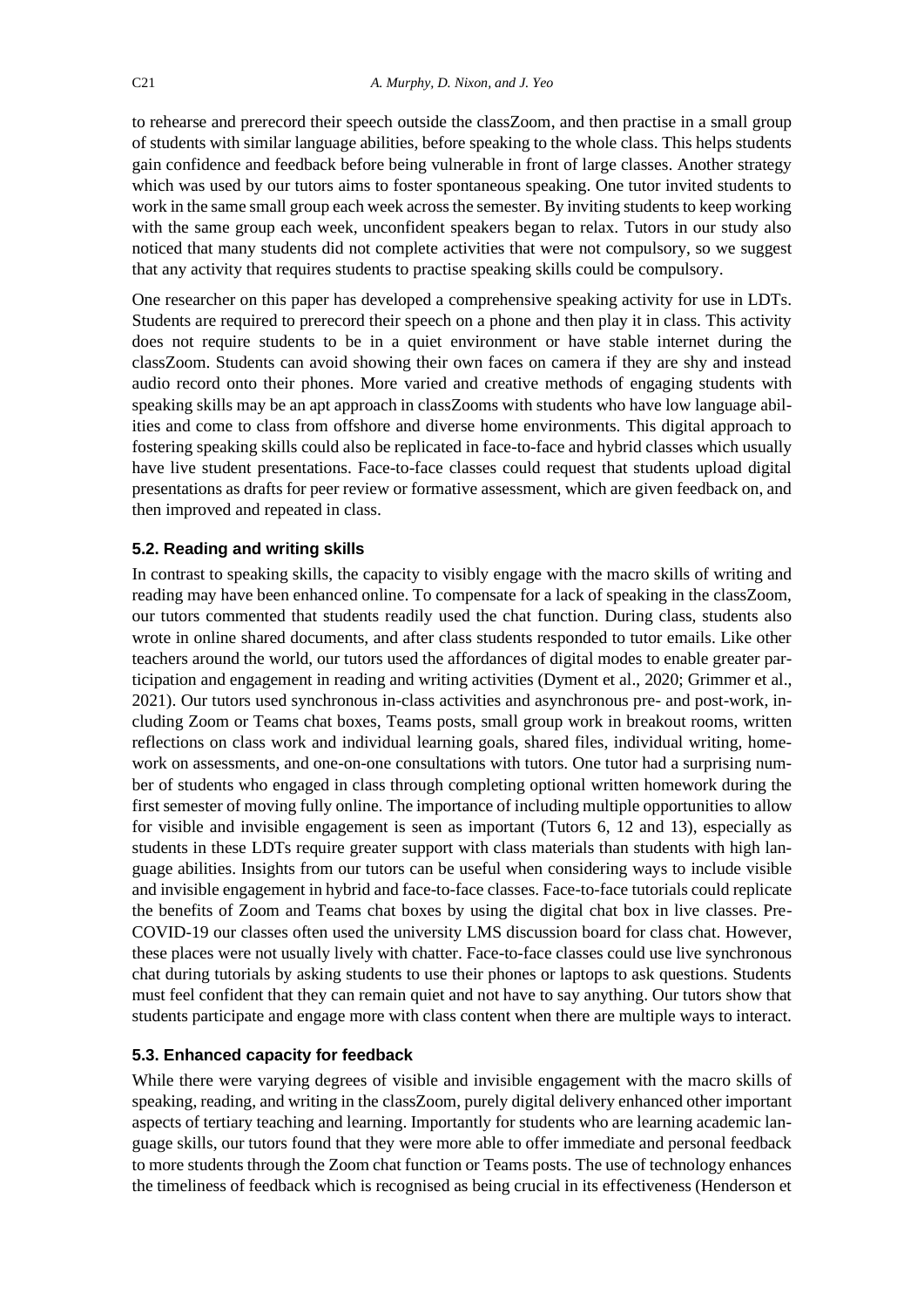al., 2019). Unlike face-to-face classes in which students are less likely to ask tutors clarifying questions, the Zoom chat function and Teams posts were often lively with many questions from multiple students. One tutor remarked that, *'students really seem comfortable and engaged using these features'* (Tutor 1). Perhaps not using their cameras or microphones enables shy students, or those concerned with their accents or language proficiency, greater freedom and ability to ask clarifying questions in the classZoom. Other behaviours also enhanced students' abilities to engage in receiving feedback. Tutors noticed a greater propensity of students submitted written work after class, completed individual writing during class, and shared their screens with tutors. These practices allowed feedback to happen more frequently and for a greater number of students in each classZoom.

ClassZoom tutorials could also design in options for students to give self and peer feedback activities, which according to Carless and Boud (2018) develops greater cognitive engagement with criteria and facilitates student responses to feedback. Another approach to enhancing engagement is through a foundational part of our LDT program, the inclusion of student learning cycle activities. These activities, ask students to reflect on their learning practices, identify areas where they need to improve, and the methods and resources by which they can do so. This is then revisited and repeated at several stages or 'learning cycles' through the semester, with students reporting on their own progress, offering peer feedback to others, and eventually reconsidering their own goals. This type of activity could be replicated by other classes which hope to enable more indirect engagement and opportunities for self and peer feedback.

## **5.4. Enhanced need for social presence**

Some tutors tried to enable greater levels of participation by working on the relational aspects of teaching and learning. With an understanding that students who are not confident in their language abilities require more social connection in order to share their ideas, it is necessary for tutors in our LDTs to purposefully create opportunities for social connection, or 'social presence' (Bhagat & Chang, 2018; HERDSA, 2020; Phirangee & Malec, 2017). One tutor tried to enhance social presence in the classZoom through informal dialogue as students enter: *"I tried getting to know the students – have light conversation at the beginning – to make them feel comfortable to speak up or type in chat. They did seem to respond to that in chat"* (Tutor 12). One tutor noticed that when students used cameras and microphones in class, so that everyone could see each other's facial reactions and hear each other's tone, it was more likely for students to give peer feedback in the classZoom (Tutor 11). This may have been due to the social connection and trust developed through weekly work together on camera. Other tutors lamented the lack of social presence in the classZoom. Many wrote about their disappointment when entering breakout rooms to silence and blank screens. These tutor reflections highlight the challenge and importance of creating social presence in the classZoom, particularly with shy students who are not confident in their language skills.

For meaningful, transformative learning to materialise, students should be provided with opportunities to engage on their own, with their peers and teacher before, during and after class using diverse methods (Pacansky-Brock, Smedshammer, & Vincent-Layton, 2020). Tutors cannot expect such active participation and engagement to happen spontaneously in all classZooms, and instead, they need to offer students multiple ways to interact and learn (Dringus, 2000). To enable this, tutors can give their students a range of visible and invisible engagement options: independent and/or interactive preparatory pre-class activities focussing on the key concepts; collaborative activities during class to clarify and contextualise concepts and apply knowledge; independent/collaborative after-class activities to consolidate and/or further apply knowledge acquired.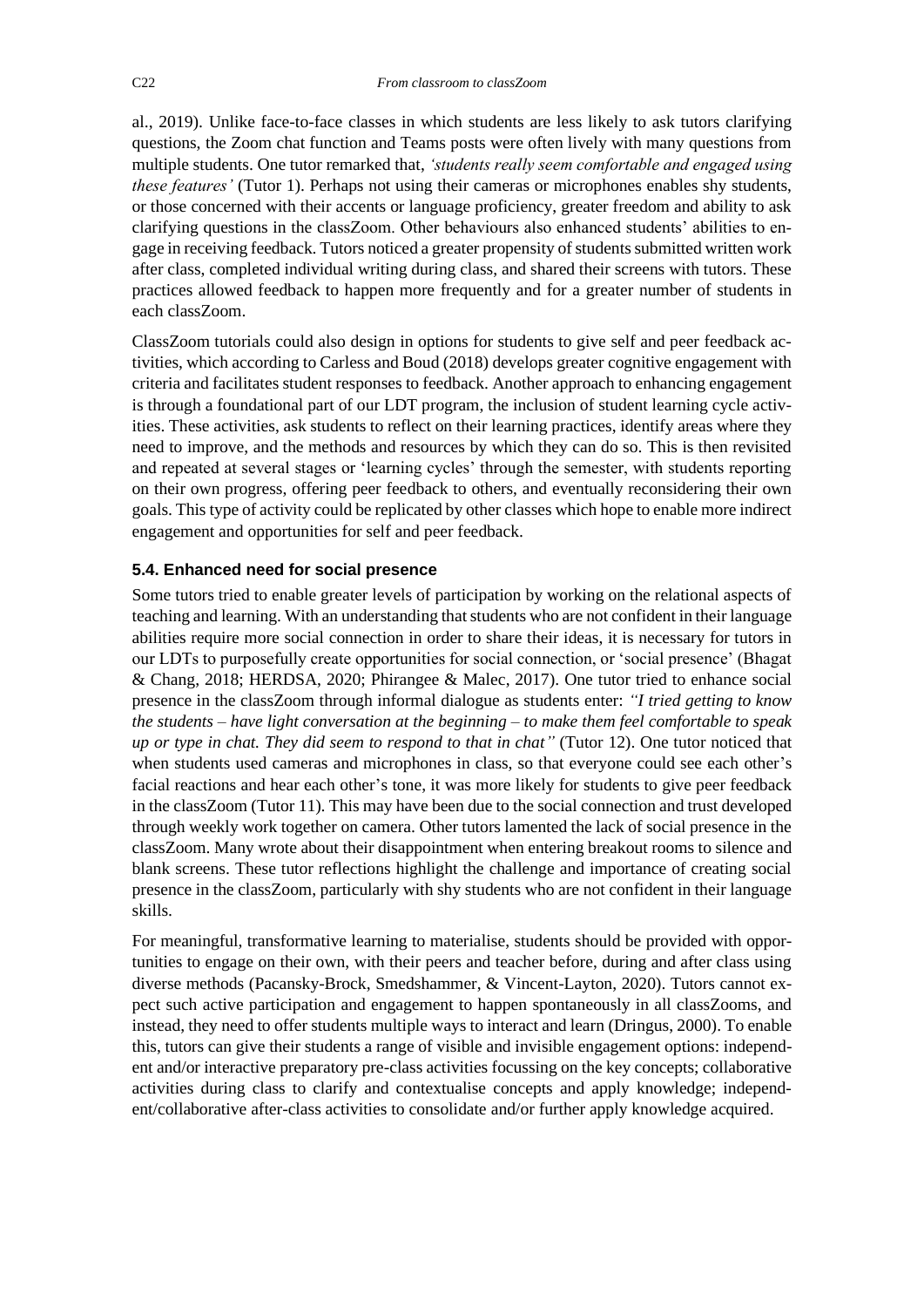## **6. Conclusion**

As ALL practitioners, content designers for LDTs, and tutors, this study has made us revisit our own notions of participation and engagement. This study has revealed the complexities and different levels of understanding that impact on the design of materials for tutors to deliver. Initially, as with faculty tutors, there was an impulse for us, as designers, to load everything onto Canvas with materials designed for face-to-face teaching. In addition, the university's migration to the newly introduced LMS coincided with the first COVID-19 shutdowns. However, after several iterations of delivery in the new environment, feedback from both tutors and students has informed our design. We are now aware of the importance of designing in more options for student engagement. We therefore propose that these learnings about visible and invisible engagement in the classZoom are valuable to universities as they move between face-to-face, online and hybrid modes of delivery.

The impact of COVID-19 on teaching and learning in linguistically diverse LDTs has reached far beyond the initial outbreak in early 2020. Being wholly online has been a "game changer" for all involved: tutorial designers, tutors, and students. It has both accelerated the move to a blended model of learning and teaching and challenged familiar pedagogies about enabling and recognising student participation and engagement. Tutors have learnt to be flexible and revisit their understandings of student participation and engagement as defined by direct observable activities like asking questions in class, participating in discussions, and showing a physical presence through 'camera on'. Findings from our tutors revealed insightful reflections on teaching practices and students' behaviour that will inform future online tutorial designs, particularly in relation to students from culturally and linguistically diverse environments. Essentially, we are designing material to help prepare students to be more fully participatory in their subject tutorials which, in the foreseeable future, will be delivered in a blended mode of online and face-to-face scenarios. This is part of the role of the LDT tutor: to demonstrate how to work within an academic context at an Australian university and guide them to discover and achieve their own language goals.

This paper has demonstrated how understanding student participation and engagement can enhance online learning with particular attention to issues of student diversity and digital access. An outcome of these new understandings of participation and engagement enrich current pedagogical perceptions and inspire educators to 'design in' visible and invisible forms of engagement in the classZoom. As these blended modes of educational delivery become more prominent due to the increase in digital tools and knowledge due to the COVID-19 pandemic, and due to an increase in lifelong and short forms of learning, future research will be highly relevant in the area of active learning online. While our study has looked at a very specific cohort, that of linguistically and culturally diverse students studying for long qualifications like undergraduate degrees and Master's programs, there will also be many other students embarking on total or partial online study in the near future. Enabling these students to participate and engage in online learning will require digital dexterity, creativity, and an understanding of the different types of interaction facilitated by these online spaces. Future research could investigate the challenging area of encouraging spoken participation when digital access is sporadic or poor. Research that explores how students from different linguistic and cultural backgrounds like to engage online, and what inspires, provokes and encourages them to learn would also be beneficial. As designers, we will be drawing on the findings from the tutors in our study and continuing to enrich and examine our own digital and active learning practices. The knowledge and experiences over the COVID-19 lockdowns and the move to wholly online teaching and learning continue to affect the way tertiary teachers and students engage with study. Future research in the areas of online, digital, hybrid and blended modes of educational delivery will continue to have relevance as we move beyond the COVID-19 era.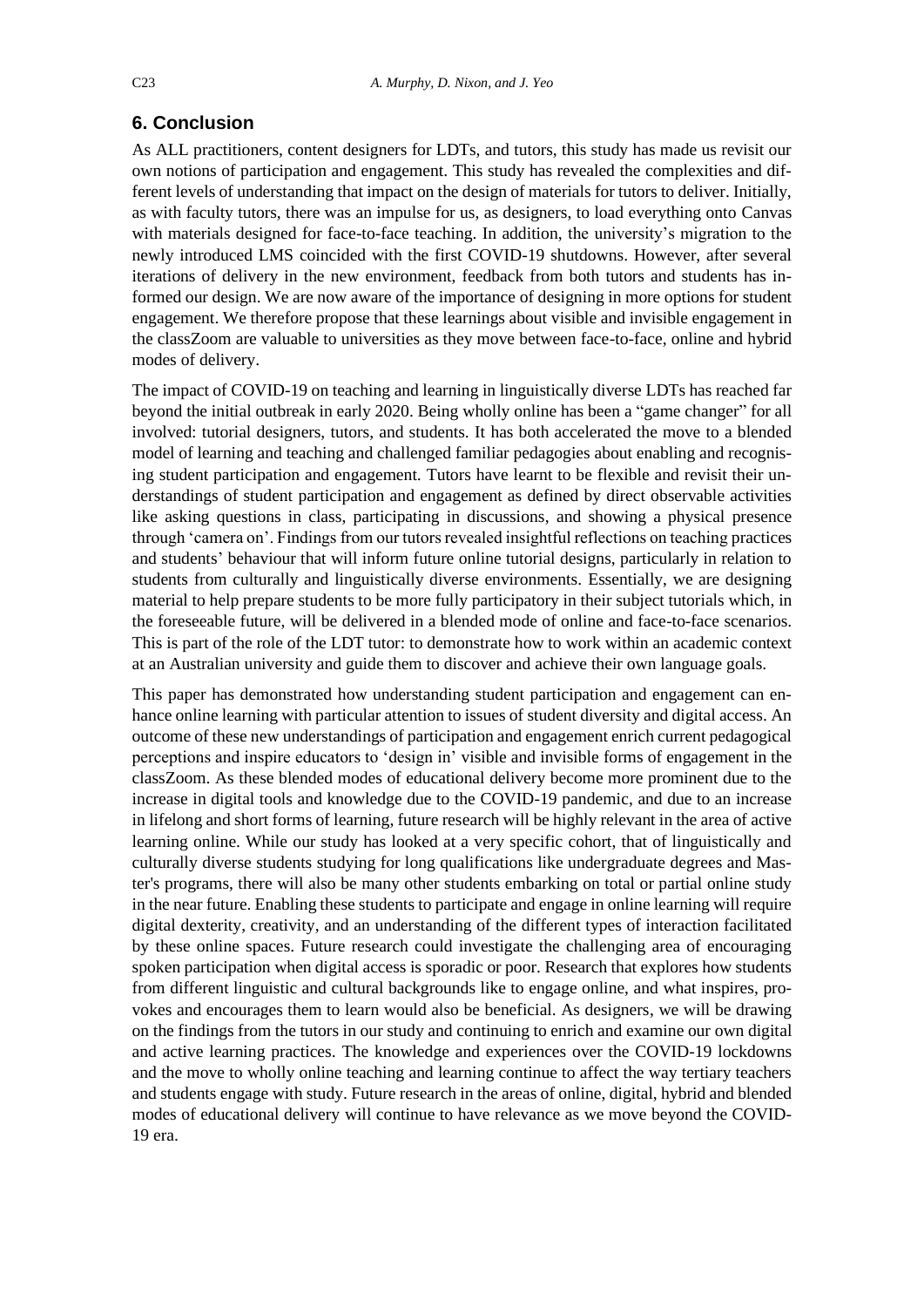# **Acknowledgements**

We would like to thank the 13 LDT tutors for their voluntary and valuable contribution to this study. We would also like to thank our reviewers and copyeditor for their careful reading and insightful feedback, and to everybody else who gave thoughtful advice along the way.

# **References**

- Australian Council for Educational Research. (2010). *Australasian survey of student engagement*.
- Bailenson, J. N. (2021). Nonverbal overload: A theoretical argument for the causes of Zoom fatigue. *Technology, Mind and Behavior, 2*(1), 1–6. https://doi.org/10.1037/tmb0000030
- Bergmark, U., & Westman, S. (2018). Student participation within teacher education: Emphasising democratic values, engagement and learning for a future profession. *Higher Education Research & Development, 37*(7), 1352–1365.
- Bhagat, K. K., & Chang, C-Y. (2018). A cross-cultural comparison on students' perceptions towards online learning. *Eurasia Journal of Mathematics, Science and Technology Education, 14*(3), 987–995.
- Bonwell, C. C., & Eison, J. A. (1991). *Active learning: Creating excitement in the classroom* (ASHE-ERIC Higher Education Report No. 1). The George Washington University.
- Braun, V., & Clarke, V. (2006). Using thematic analysis in psychology. *Qualitative Research in Psychology, 3*(2), 77–101.
- Carless, D., & Boud, D. (2018). The development of student literacy: enabling uptake of feedback. *Assessment & Evaluation in Higher Education, 43*(8) 1315-1325.
- Chew, S. Y., & Ng, L. L. (2015). Participation style of ESL learners in face-to-face and online discussions. *Malaysian Journal of ELT Research, 11*(2), 68–81.
- Dringus, L. P. (2000). Towards active online learning: A dramatic shift in perspective for learners. *The Internet and Higher Education*, *2*(4), 189-195.
- Dyment, J., Stone, C., & Milthorpe, N. (2020). Beyond busy work: Rethinking the measurement of online student engagement. *Higher Education Research & Development, 39*(7), 1440–1453.
- Edwards, E., Havery, C., Goldsmith, R., & James, N. (2021). An institution-wide strategy for ongoing, embedded academic language development: Design, implementation and analysis. *Journal of Academic Language & Learning, 15*(1), 53–71.
- Finn, J. D. (1989). Withdrawing from school. *Review of Educational Research, 59*(2), 117–142.
- Freeman, S., Eddy, S. L., McDonough, M., Smith, M. K., Okoroafor, N., Jordt, H., & Wenderoth, M. P. (2014). Active learning increases student performance in science, engineering, and mathematics. *Proceedings of the National Academy of Sciences, 111*(23), 8410–8415. <https://doi.org/10.1073/pnas.1319030111>
- Grimmer, R., Pollard, A., & Rolls, N. (2021). COVID-19 induced change in higher education: Reflections on rapidly transitioning a first-year undergraduate academic literacies unit from face-to-face to online. *Journal of Academic Language and Learning, 14*(2), 95– 105.
- Hattie, J. (1999, August 2). *Influences on student learning*. Inaugural lecture, University of Auckland.
- Hellmundt, S., & Baker, D. (2017). Encouraging engagement in enabling programs: The students' perspective. *Student Success, 8*(1), 25–33.